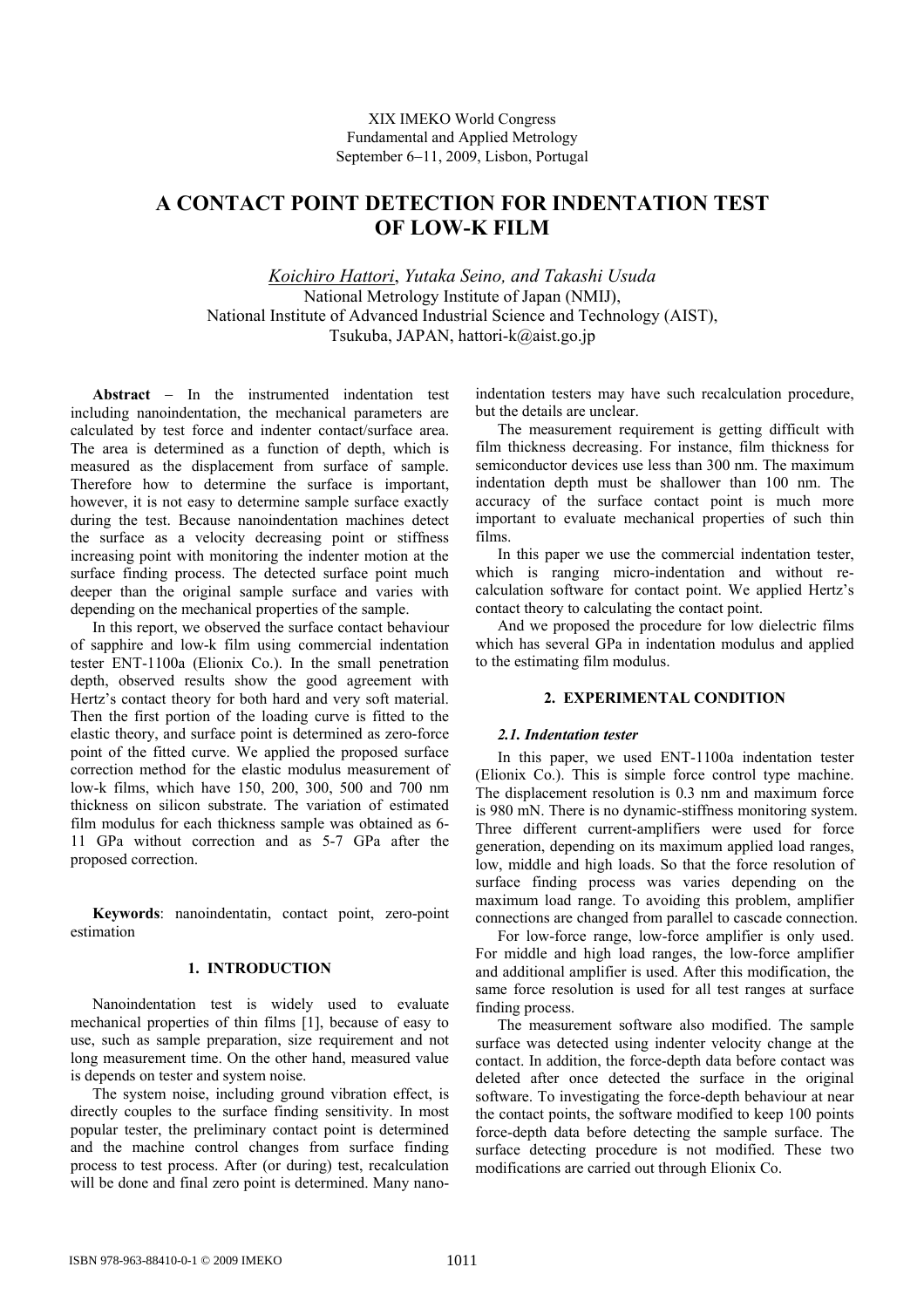#### *2.2. Sample and experimental conditions*

Samples used in this experiment are low-dielectric (lowk) films deposited on the silicon single crystal. Thicknesses are 150, 200, 300, 500 and 700 nm. We do not know the details of chemical compositions of this sample, but that is a kind of SiOCH non-porous film and is prepared by the chemical vapour deposition technique. It is process ready quality, and little variation is expected in material property. The Young's modulus of this film is expected lower than 10 GPa [2]. These samples are prepared by Semiconductor Leading Edge Technologies Inc. (Selete).

Indenter used is Berkovich-type and its tip rounding (truncation length is about 14 nm) and that area function was evaluated by using fused silica as the reference. We use  $0.5 \mu$ N for force increasing rate and 100 ms for single sampling time at the surface finding process. For the test process, we use 30 s for force application time, 1 s for force duration, 30 s for unloading time, respectively. The force application process is divided into 500 steps, and its sampling time is 60 ms.

Figure 1 shows the typical force-depth curve obtained by the preliminary test for 700 nm film. With increasing the test force, some pop-in events are observed (arrows), which may be by the cracking of the sample. We preliminary measured the first pop-in force, because the different mechanical response was expected before and after the pop-in event. Then we used much lower test force in the following experiments. Measured first pop-in forces are indicated in Table 1.

#### *2.3. Zero point detected by the Machine*

Previously described, we modified the software to store force-depth data before machine detected the contact point. The machine re-set the force and the depth to zero when it found the contact in the surface finding process (hereafter, we called the point as "Machine Detected Zero Point"). Our new data points are 100 points before this point. However, through this software modification, the first data point (100 points before Machine detected zero point, is set to zero both of force and depth. Then we have to analyze that the difference in force steps between surface finding process and test process, and re-determined the Machine detected zero point, again. This re-determined point is corresponding to the requirement of software modification (100 points). We evaluated the force-depth data near Machine detected zero point, which is obtained as an ASCII file from ENT-1100a.

### **3. FORCE DEPTH BEHEVIOUR NEAR MACHINE DETECTED ZERO POINT**

#### *3.1. Indenter displacement near the surface contact*

The indenter velocity is almost constant before contacting the surface. In the case of this experiment, the indenter displacement at single sampling is about 9-10 nm. The indenter displacement for single step is shown in fig. 2.



Fig. 1. Typical force-depth curve of low-k film.

| Table 1. Measured pop-in force. |                |  |
|---------------------------------|----------------|--|
| Film thickness                  | Pop-in force   |  |
| 150 <sub>nm</sub>               | $0.5 - 0.6$ mN |  |
| 200 <sub>nm</sub>               | $0.7 - 0.8$ mN |  |
| 300 <sub>nm</sub>               | $1.1 - 1.2$ mN |  |
| 500 <sub>nm</sub>               | $1.1 - 1.2$ mN |  |
| 700 <sub>nm</sub>               | $1.5 - 1.6$ mN |  |

Figure 2(a) is obtained by the sapphire sample, and (b) is obtained by a low-k sample, where the origin of figure (zero) is Machine Detected Zero Point. The indenter velocity is rapidly changed before and after the contact, and the indenter velocity start decreasing far before the Machine detected zero point. We indicate this region as affected region. The widths of these regions are about 9 nm for sapphire, and 15 nm for low-k film, respectively. The difference is about 5 nm depending on the sample. The maximum displacement is about 30nm for both samples, however this difference is non-negligibly large. The true contact point may be between in the affected region. And this difference sometimes affects the calibration results of area function. Tanaka et al. [3] noticed that and taken into account as surface damage length.

# *3.2. zero-point expected by the Hertz's contact theory contact*

In accordance with the ISO standard [4], two methods are available to determine the contact point. The contact point is determined by the extrapolation by using a fitted function in Method 1. The other is contact point is determined by the first force or stiffness increasing point, in Method 2. At a first attempt, we applied the method 2. The contact point is chosen left-hand side of affected area in Fig. 2. In this case, the force is almost zero after contact point and the force starts increasing clearly apart from the contact-point even though the Sapphire sample. So that we decided this method is not applicable to this samples.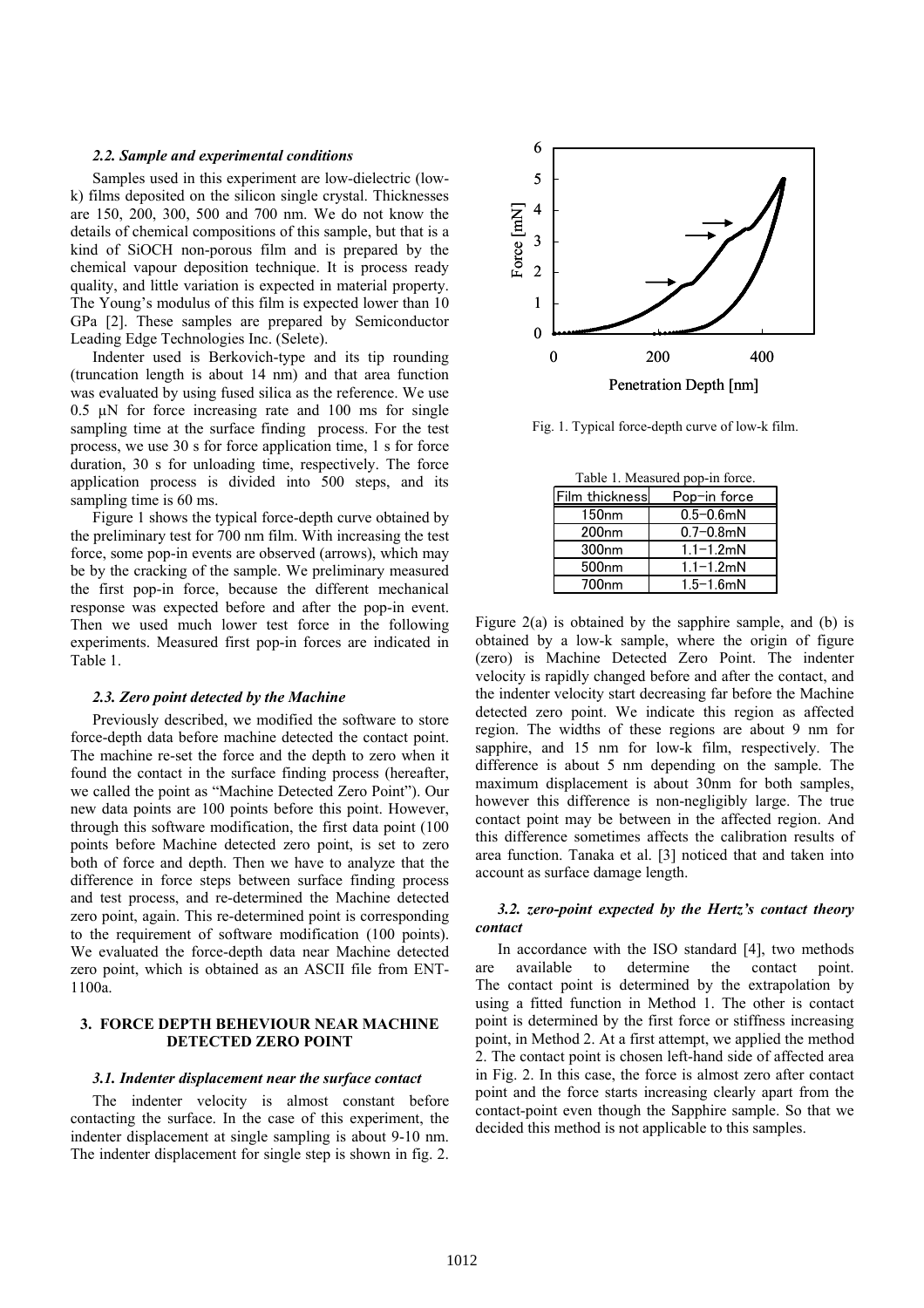In the case of method 1, the question is what is appropriate function? In the case of nano-indentation, 10 to 30 nm region after the contact may be affected by the tip rounding. in addition, either of sapphire and low-k mainly shows elastic-like behaviour at this region. Normally, this method is used to the spherical indenter [5]. For Berkovich indenter, this analysis is used for very shallow indentation or fully elastic contact.

The force-depth curve following to the Hertz's contact theory, the force,  $F$  is described by the following relation  $F=Ah^{3/2}$ . where, the A is constant depending on the tip rounding and Young's modulus, and *h* is the displacement of indenter, respectively. We introduced the  $h_D$  to calculating appropriate correction regarding as a Machine Detected Zero Point. And re-plotted the force-depth curve using,

$$
h = A' F^{2/3} - h_D. \tag{1}
$$

The re-plotted force-depth curve for sapphire is shown in Fig. 3. In this figure, the frame compliance and spring corrections were already done. This plot looks linear, and no difference found between loading and unloading curve. We found that the almost elastic behaviour is measured and we can treat the indenter used is almost spherical at this region. Figure 4 shows the re-plotted force-depth curve obtained by a low-k film. Small difference was found between loading and unloading curve, but the loading curve looks like a liner line. And we can consider that the elastic response dominate in this depth range.

To calculating  $h<sub>D</sub>$ , we have examined the data-set using this fitting. The loading data will be dividing into two parts, the data from surface finding process and from the test process. The calculated gradient and  $h_D$  have some difference from the surface finding process and from test process. It may be comes from different force step, noise and unstable response near the contact. Finally, we decided to use the data only from test process. The zero points is determined as an intersection at *F*=0 of the linear regression for  $F^{2/3}$  of loading curve, fitted lines are shown in the figs. 3 and 4. The arrows in the figures are indicating Machine Detected Zero Point as "detected" and calculated point, as "corrected". We use the nearest data points from the calculated intersection only in the plots.

The procedure for the correction using in this study is as follows:

- 1. Correcting the spring effect by using the spring constant determent by the force-depth curve before affected region. And determine the force zero line, using the after spring corrected data points.
- 2. Remove the data from surface finding process.
- 3. Determine the  $h_D$  with titting to first 5 % portion of the test data, using eq. $(1)$ . In this fitting force is the variable.

Strictly speaking, the area function of the indenter using in this study should be re-calibrated by using the data after this process, but we use the same area function in this study. Because the absolute values is not required in this study.



Fig. 2 Typical indenter velocity for Sapphire (a) and low-k film (b).



Fig. 3. Modified force-depth curve for sapphire.



Fig. 4. Modified force-depth curve for low-k film.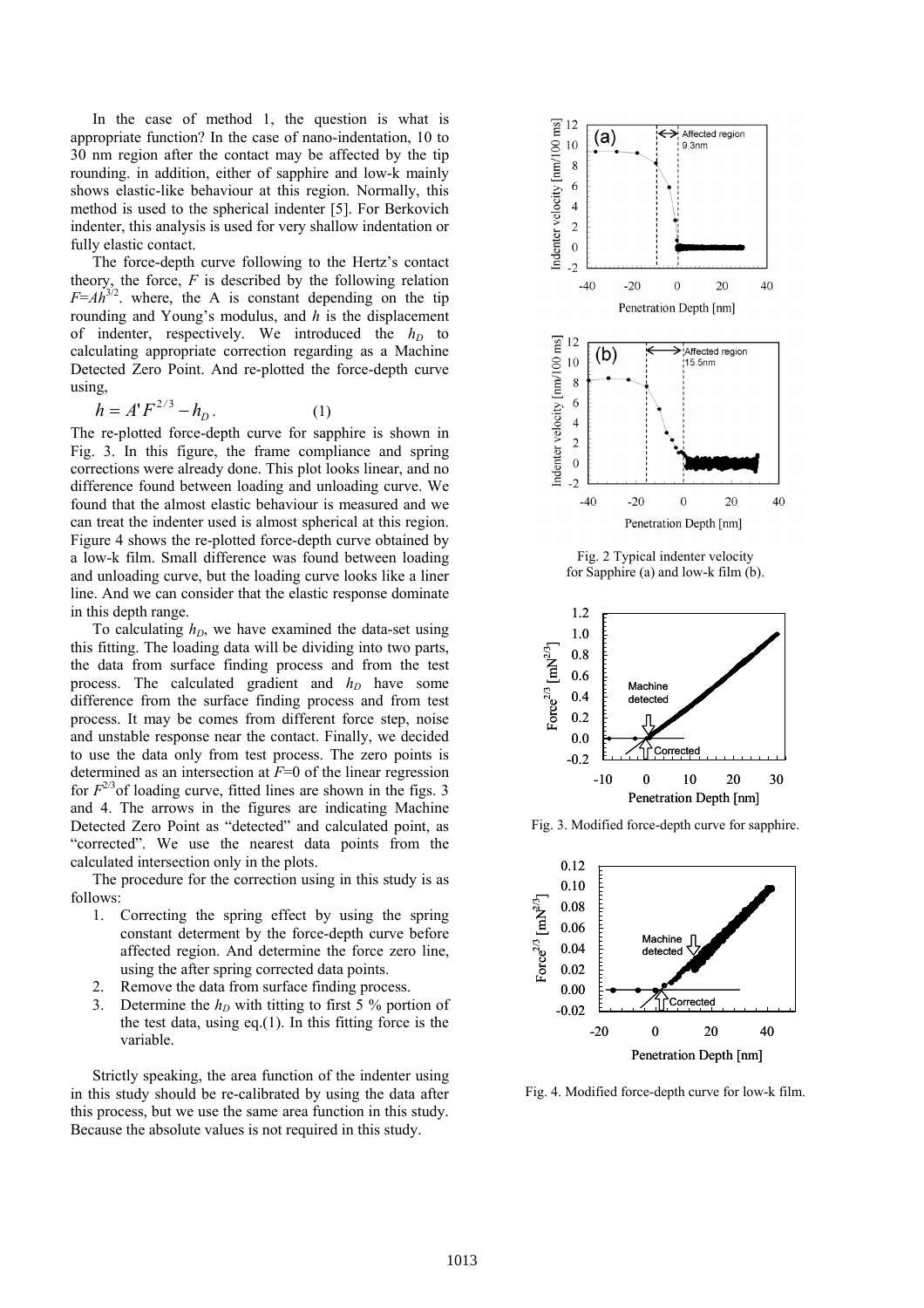

Fig. 5. Indentation modulus obtained by using Machine detected zero point.

# **4. ESTIMATION OF INDENTATION MODULUS OF LOW-K FILMS WITH VARIOUS THICKNESSES**

We measured the indentation modulus of low-k films with various maximum indentation depths. The thicknesses are 150, 200, 300, 500 and 700 nm. 9 measurements have done for the same test force, and averaged. Figure 5 shows the indentation modulus variation against the maximum indentation depth using without correction. The standard deviation of measurements is indicated error bars. Figure 6(a) shows the indentation modulus variation with correction. The indentation modulus is increasing with increasing the maximum depth due to the high modulus of Silicon. This effect is much significant with decreasing the film thickness.

The semi-logarithmic plot of corrected indentation modulus is shown in fig. 6(b). There are some method to obtain the modulus of film [6], however, we use following simple way. We estimate the film modulus using this plot and linear (in logarithmic) fitting at a modulus at maximum depth equal to zero. The fitted curve is also shown in figs. 5 and 6(a). The estimated film modulus is indicated Table 2. The film modulus is from 6 to 11 GPa obtained by Machine detected zero point (uncorrected). From the result from 700 nm film the lowest maximum depth data looks high and line crossing to the result of 500 nm film. The standard deviation of measured modulus slightly larger than that of without correction (for instance about 40 nm maximum depth in 200 nm thickness sample).

The modulus obtained is increasing with decreasing film thickness in this case. For the corrected zero point was used, obtained modulus from 5 to 7 GPa. The variation of the expected film modulus is decreasing from 5 GPa to 2 GPa using this correction. This variation may be affected by the standard deviation of each point, that is about 2 GPa for 150 nm film.



Fig. 6. Indentation modulus obtained with proposed contact point correction.

| <b>Thickness</b>  | Indentation modulus [GPa] |           |
|-------------------|---------------------------|-----------|
|                   | uncorrected               | corrected |
| 150 <sub>nm</sub> | 11.2                      | 6.7       |
| 200 <sub>nm</sub> | 9.3                       | 71        |
| 300nm             | 79                        | 5.8       |
| 500nm             | 64                        | 5.3       |
| 700nm             | 6 R                       | 52        |

Table 2. Estimated Indentation modulus of low-k film extrapolated to penetration depth equal to zero.

# **5. SUMMARY**

In this paper, we use the modified indentation tester, ENT-1100a for estimating the thin film properties of low-k films. We applied Hertz's contact theory to calculating the contact point.

Through the preliminary experiment, we found that the loading curve of low-k films approximately following to the